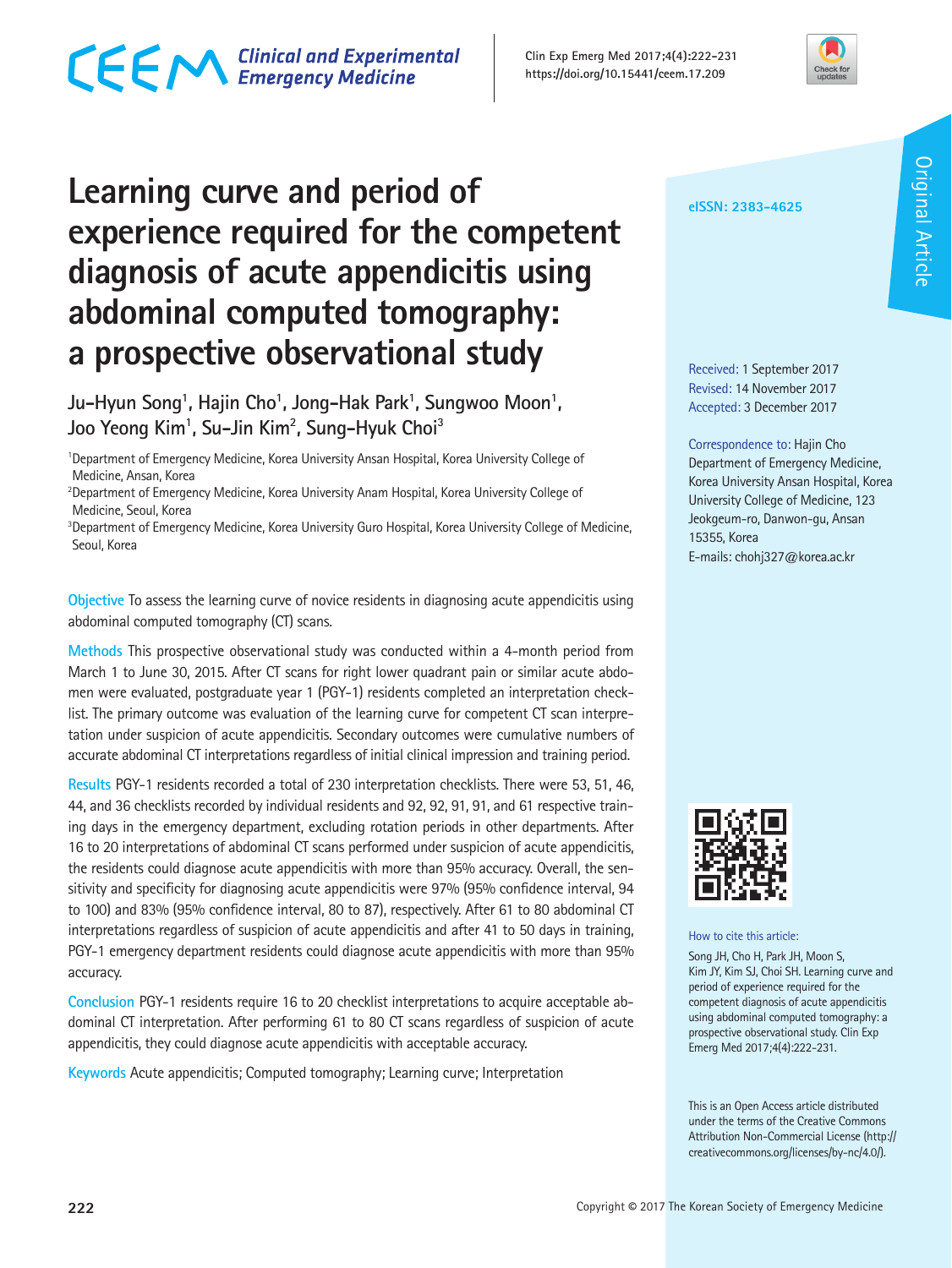

#### **Capsule Summary**

#### **What is already known**

*Abdominal computed tomography is generally recognized as the best imaging modality to diagnose acute appendicitis in adult patients.*

#### **What is new in the current study**

*Emergency department residents can diagnose acute appendicitis accurately after adequate experience with computed tomography interpretation checklists and bed-side teaching.*

#### **INTRODUCTION**

Abdominal computed tomography (CT) scans are no longer considered a special investigation in the emergency department (ED). Because missed or delayed diagnoses are associated with a high morbidity and mortality, the expeditious differential diagnosis of the acute abdomen is necessary.<sup> $1-3$ </sup> Emergency physicians should be proficient at CT scan interpretation because clinical decisionmaking is dependent on image findings, as well as physical examination, clinical history, and laboratory results. However, image interpretation by a radiologist is not always available.

Acute appendicitis is the most common surgical cause of acute abdominal pain.<sup>4,5</sup> Abdominal CT is generally recognized as the best imaging modality to diagnose acute appendicitis in adult patients.6,7 Emergency physicians at many academic hospitals select abdominal CT as a standard work up tool to evaluate acute appendicitis.<sup>3,7,8</sup> In previous studies, the ability of radiology residents to interpret CT scan images have been established, based on discrepancies after comparing them with attending radiologists.<sup>9-11</sup> However, there have been few reports regarding adequate interpretation experience among ED residents.<sup>12</sup>

Radiology training programs have diverse subdivisions, such as neurology, chest, abdomen, musculoskeletal, and interventional radiology.<sup>13</sup> There may be differences among academic hospitals, but most ED training programs do not cover radiologic interpretation, and thus, it is difficult for emergency residents to learn systematic radiologic interpretation. ED residents usually perform CT to confirm suspected diseases, gradually becoming familiar with CT scan interpretation by comparison with radiologist readings and learning from senior residents or attending physicians. Likewise, our ED does not have a separate education program for novice residents to learn to read abdominal CT scans.

To the best of our knowledge, how much experience with preliminary CT interpretation is needed for ED residents to accurately assess acute appendicitis is not yet known. We hypothesized that ED residents would be able to diagnose acute appendicitis after adequate experience with CT interpretation checklists and bedside teaching. The objective of this study was to describe the learning curve of abdominal CT scan interpretation for acute appendicitis during the first 4 months of training of postgraduate year 1 (PGY-1) residents.

#### **METHODS**

#### **Study setting and design**

This was a prospective observational study performed in a tertiary academic hospital during the 4-month period from March to June 2015. The institutional review board approved this study (AS15030). Informed consent was not required as this study was performed as part of an education program.

This study was conducted in an ED with about 50,000 annual visits. The novice PGY-1 residents had not yet learned about abdominal CT interpretation and performed abdominal CT for patients with suspected acute appendicitis after history taking and physical examination. Residents then interpreted the abdominal CT scan alone and completed preliminary interpretation checklists (Appendix 1). Thereafter, senior residents or emergency attending physicians conducted more intensive interpretations and clinical decisions. The preliminary interpretation performed by the PGY-1 residents was not used for clinical decisions. Finally, the senior ED residents or attending physicians provided bedside teaching on abdominal CT images to the PGY-1 residents. Modification of preliminary interpretation checklists after bedside teaching or radiologist readings was prohibited. We expected that the ability to diagnose acute appendicitis with abdominal CT would gradually improve with accumulated experience and self-directed checklist interpretations.

#### **Study protocol**

Baseline characteristics of patients suspected to have acute appendicitis and who underwent abdominal CT were collected. Age, gender, the presence of right lower quadrant pain, the proportion of low-dose CT, Alvarado score, and the presence of acute appendicitis in the final interpretations were analyzed.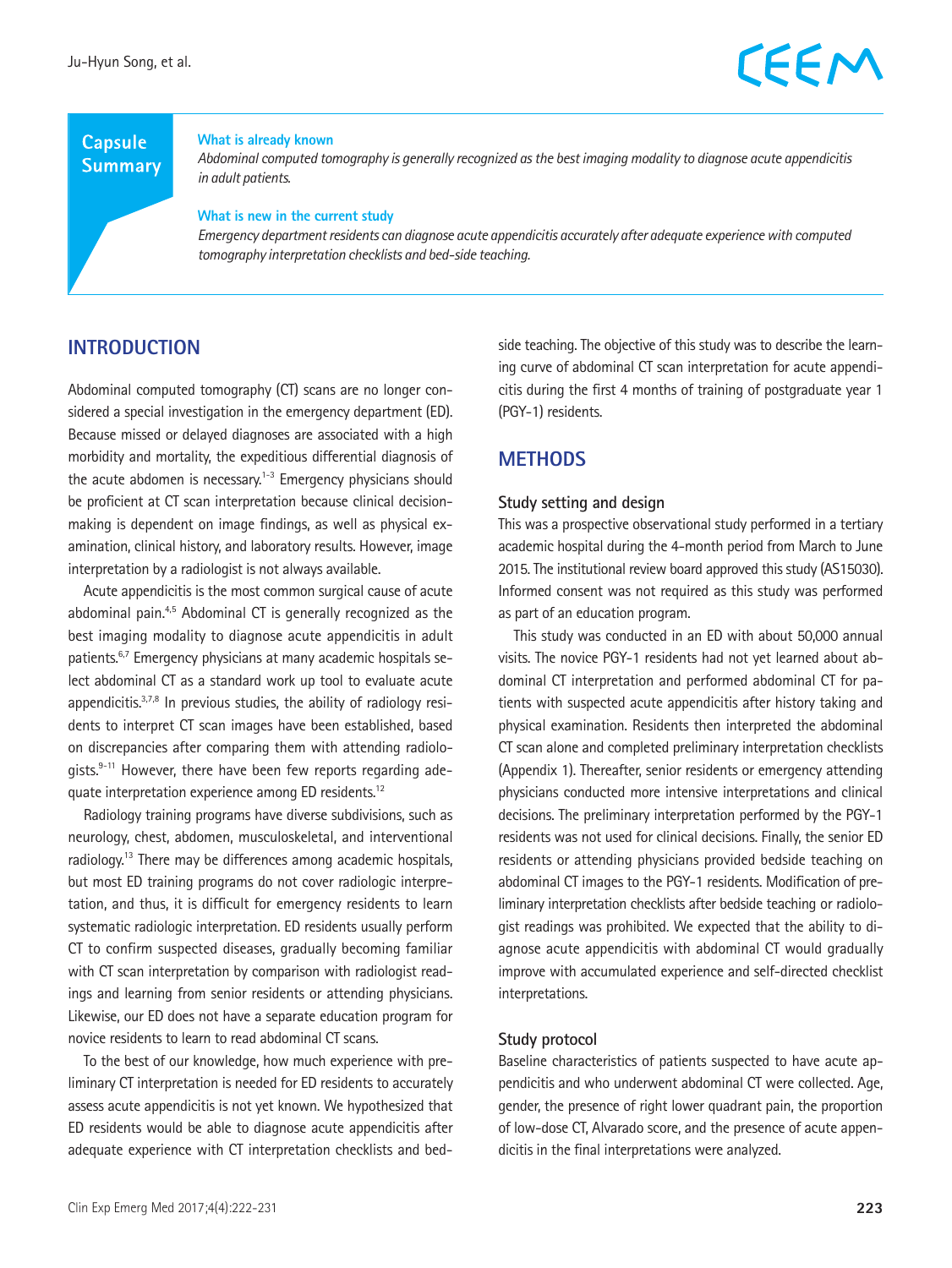## CEEM

To collect preliminary interpretation results from the PGY-1 ED residents, an interpretation checklist was developed by ED staff. The checklist has been used as an ED resident reading form for abdominal CT scans since 2014. All PGY-1 residents recorded their preliminary interpretations on the sheets. Senior residents collected final report from radiologists. Trained researchers collated the sheets from PGY-1 residents and radiologists into a database. Finally, two board-certified emergency physicians assessed discrepancies between the two sheets. The kappa value was calculated to estimate inter-observer agreement.

Final radiologist interpretations were considered the gold standard. Interpretations of PGY-1 ED residents were evaluated using the prescribed protocol (Appendix 2). The sensitivity, specificity, positive predictive value, and negative predictive value of the residents' report were calculated according to increasing numbers of preliminary interpretations.

The primary outcome of this study was the evaluation of the learning curve for accurately diagnosing acute appendicitis according to increased number of abdominal CTs performed for suspected acute appendicitis. The secondary outcome was the cumulative number of abdominal CTs performed by PGY-1 ED residents regardless of suspicion of acute appendicitis. Of course, the secondary outcome included all the cases in the primary outcome but did not include the CT scans ordered by the doctors in other departments. We also investigated the number of training days required, excluding rotation shift in other departments, to competently diagnose acute appendicitis according to the length of the ED training period.

#### **Data analysis**

Data were collected in an Excel database (Microsoft Co., Redmond, WA, USA) and translated into SPSS and SAS formats. Analyses were performed with IBM SPSS Statistics ver. 20.0 (IBM Corp., Armonk, NY, USA) and SAS ver. 9.4 (SAS Institute, Cary, NC, USA). Two board-certified emergency physicians assessed the interpretation discrepancies between PGY-1 ED residents and radiologists. To assess inter-rater agreement, Cohen's kappa coefficient was calculated. Cohen's kappa coefficient has a value ranging from 0 (perfect discordance) to 1 (perfect accordance). Kappa value comparisons were performed by analyzing 95% confidence intervals. P-values <0.05 were considered statistically significant throughout this study.

#### **RESULTS**

A total of 230 patients who were suspected to have acute appendicitis underwent abdominal CT. The baseline characteristics of the enrolled patients are summarized in Table 1. The average age was 45.2±17.4 years, and there were 118 male patients (51.3%). Most patients (210, 91.3%) complained of right lower quadrant pain when initially evaluated in the ED before CT scans were performed. There were 35 low-dose CTs (15.2%) performed. The average Alvarado score was  $6.1 \pm 2.8$ . There were 156 patients diagnosed with acute appendicitis in the final radiologist's report (68.3%).

PGY-1 residents recorded a total of 230 preliminary interpretation checklists after performing abdominal CT scans for suspected acute appendicitis (Fig. 1). There were 53, 51, 46, 44, and 36 checklists recorded by the respective residents. The average interpretation accuracy with increased experience was 72% for 1 to 5 cases, 84% for 6 to 10 cases, 88% for 11 to 15 cases, 100% for 16 to 20, and 96% for 21 to 25 cases (Table 2). After 16 to 20 cases of preliminary interpretation of abdominal CT performed for suspected acute appendicitis, PGY-1 novice residents could diagnose acute appendicitis with more than 95% accuracy (Fig. 2A). Table 2 shows the interpretation accuracy according to the number of abdominal CT scans performed by each resident. There were some individual variations, but accuracy gradually improved.

Sensitivity and negative predictive values were 100% for all intervals, excluding the group for 21 to 25 cases (Table 3). Specificity was initially 63% and gradually increased with accumulated interpretations, reaching 100% in the group of 16 to 20 cases. The positive predictive value was initially 46% and also gradually increased with accumulated interpretations, reaching 100% with 16 to 20 cases.

The total number of abdominal CT scans performed by individual residents regardless of their suspicion of acute appendicitis was 168, 157, 156, 149, and 122 during the study period. There were 156 patients diagnosed with acute appendicitis among 600 (120 per resident) cumulative CT scans regardless of suspicion of acute appendicitis (156/600, 26.0%). The average interpretation accuracy for acute appendicitis was 72% for 1 to 20 cases, 87% for 21 to 40 cases, 89% for 41 to 60 cases, 96% for 61 to 80 cases, and 100% for 81 to 100 and 101 to 120 cases (Table 4). After 61 to 80 cases of abdominal CT scans performed regardless of

**Table 1.** Baseline characteristics of the enrolled patients

| <b>Characteristics</b>                      | Value $(n=230)$ |
|---------------------------------------------|-----------------|
| Age (yr)                                    | $45.2 \pm 17.4$ |
| Sex, male                                   | 118(51.3)       |
| Right lower quadrant pain                   | 210 (91.3)      |
| Mean Alvarado score (point)                 | $6.1 \pm 2.8$   |
| Low-dose computed tomography                | 35(15.2)        |
| Acute appendicitis confirmed by radiologist | 156 (67.8)      |
| Acute appendicitis confirmed by pathologist | 154 (67.0)      |

Values are presented as mean±standard deviation or number (%).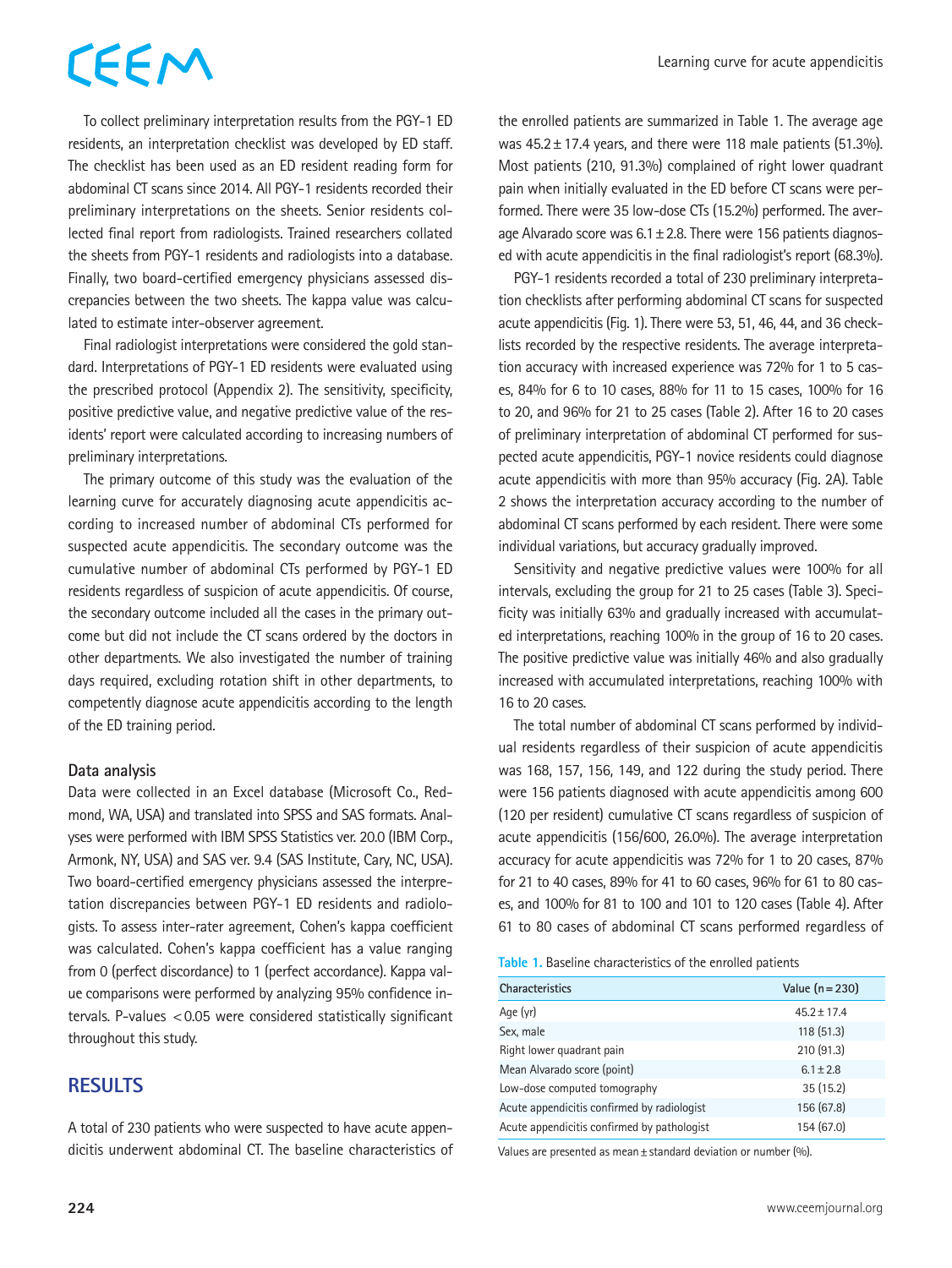## **CEEM**



**Fig. 1.** Flow chart of enrolled patients who underwent abdominal computed tomography (CT) for suspected appendicitis. PGY-1, postgraduate year 1; App, acute appendicitis.

| Table 2. Interpretation accuracy in diagnosing acute appendicitis according to number of abdominal computed tomographies performed for suspected |  |  |  |  |  |
|--------------------------------------------------------------------------------------------------------------------------------------------------|--|--|--|--|--|
| acute appendicitis                                                                                                                               |  |  |  |  |  |

|                   | 1–5         | $6 - 10$     | $11 - 15$   | $16 - 20$ | $21 - 25$    | $26 - 30$ | $31 - 35$ |
|-------------------|-------------|--------------|-------------|-----------|--------------|-----------|-----------|
| Resident A        | 100(5/5)    | 80(4/5)      | 80(4/5)     | 100(5/5)  | 100(5/5)     | 100(5/5)  | 100(5/5)  |
| <b>Resident B</b> | 60(3/5)     | 100(5/5)     | 100(5/5)    | 100(5/5)  | 100(5/5)     | 100(5/5)  | 100(5/5)  |
| Resident C        | 40(2/5)     | 100(5/5)     | 100(5/5)    | 100(5/5)  | 80(4/5)      | 100(5/5)  | 100(5/5)  |
| Resident D        | 100(5/5)    | 80(4/5)      | 80(4/5)     | 100(5/5)  | 100(5/5)     | 100(5/5)  | 100(5/5)  |
| Resident E        | 60(3/5)     | 60(3/5)      | 80(4/5)     | 100(5/5)  | 100(5/5)     | 100(5/5)  | 100(5/5)  |
| Average score     | 72 (39-100) | $84(63-100)$ | 88 (74-100) | 100 (100) | $96(85-100)$ | 100 (100) | 100 (100) |

Values are presented as % (number of correct readings/total readings) or % (95% confidence interval).



Fig. 2. Learning curve for competent diagnosis of acute appendicitis using abdominal computed tomography scans performed for suspected acute appendicitis (A) and total abdominal computed tomography scans performed regardless of suspicion of appendicitis (B). 95% Confidence intervals (CIs) are described in Table 2 and Table 4.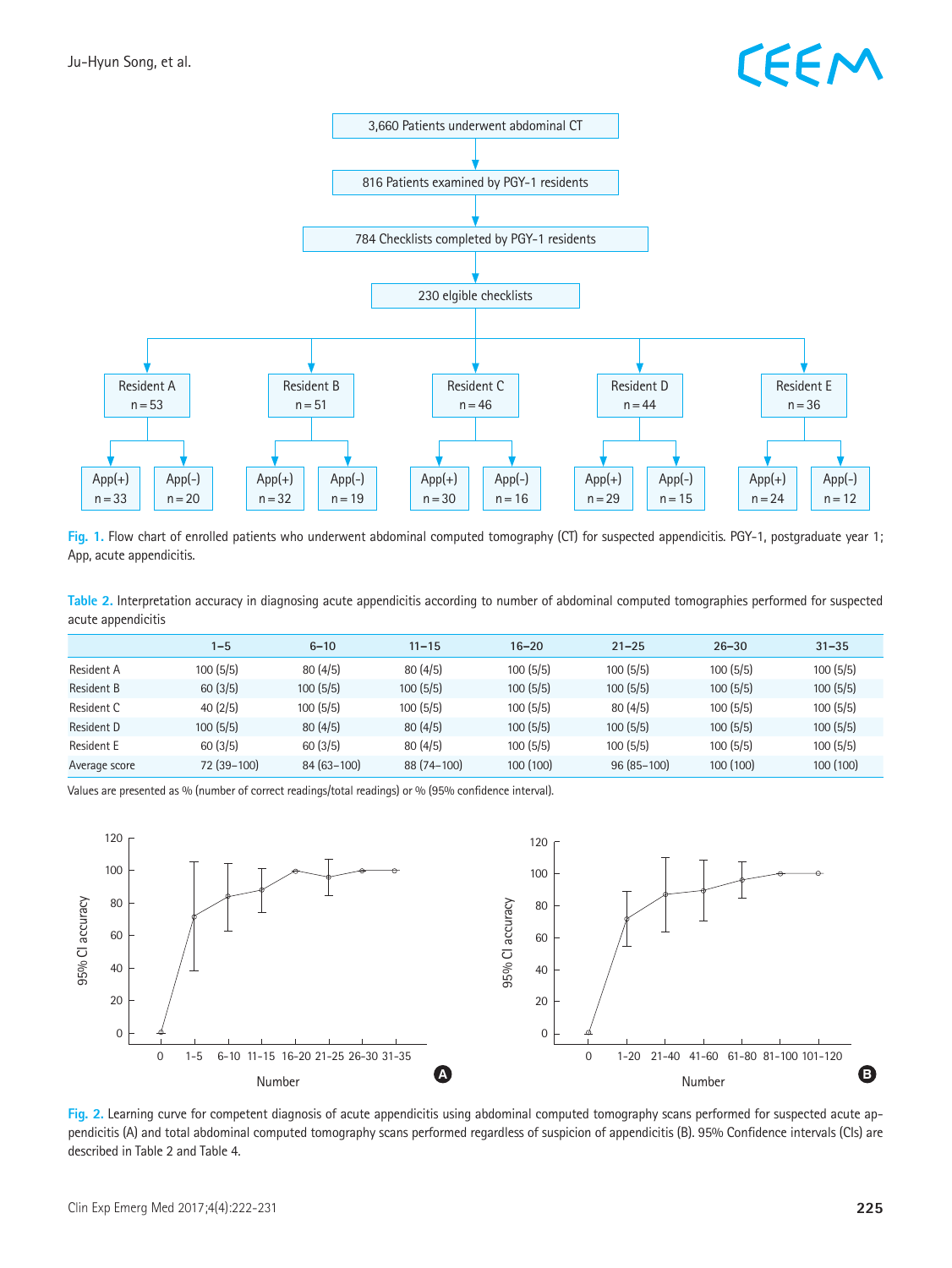## EEM

suspicion of acute appendicitis, ED residents could diagnose acute appendicitis with more than 95% accuracy (Fig. 2B). During the 4-month research period, PGY-1 ED residents rotated through other clinical departments for a total of 1 or 2 months. The time during rotations in other clinical departments was excluded when calculating the total ED training period. The respective residents spent 92, 92, 91, 91, and 61 training days in the ED. The average interpretation accuracy was 65% for 1 to 10 days, 86% for 11 to 20 days, 90% for 21 to 30 days, 91% for 31 to 40 days, 100% for 41 to 50 days, and 96% for 51 to 60 days (Table 5). After 41 to 50 days of training, ED residents could diagnose acute appendicitis with more than 95% accuracy. Two emergency attending physicians assessed the interpretation accuracy of ED residents. To evaluate inter-observer agreement, Cohen's kappa coefficient was calculated as 0.969.

**Table 3.** Performance characteristics of abdominal computed tomography interpretation for acute appendicitis

| No. of exams | Sensitivity   | <b>PPV</b>   | <b>Specificity</b> | <b>NPV</b>   |
|--------------|---------------|--------------|--------------------|--------------|
| $1 - 5$      | 100 (54-100)  | $46(19-75)$  | $63(38-84)$        | 100 (74-100) |
| $6 - 10$     | $100(40-100)$ | 44 (14-79)   | 76 (53-92)         | 100 (79-100) |
| $11 - 15$    | 100 (54-100)  | $67(26-88)$  | 79 (54-94)         | 100 (78-100) |
| $16 - 20$    | 100 (66-100)  | 100 (66-100) | 100 (79-100)       | 100 (79-100) |
| $21 - 25$    | 88 (47-100)   | 100 (59-100) | 100 (80-100)       | $93(73-100)$ |

Values are presented as % (95% confidence interval).

PPV, positive predictive value; NPV, negative predictive value.

#### **DISCUSSION**

This study showed that, after 16 to 20 interpretations of abdominal CT scans performed for suspected acute appendicitis, PGY-1 ED residents diagnosed acute appendicitis with satisfactory accuracy. The increased pattern of accuracy was different for each individual. Although all PGY-1 ED residents had completed an internship just before participating in this study, there were likely to have been differences by way of previous experience and knowledge. Nevertheless, the average accuracy of interpretations improved with increasing number of interpretations.

In the present study, two emergency attending physicians assessed the interpretation accuracy of the residents. Regarding the objective interpretation of the results, inter-scorer agreement was very high (kappa coefficient 0.969). Out of 230 cases, there were only two instances of discrepancy between scorers. In the first instance, the preliminary interpretation checklist described the appendix as being 4 mm in diameter and inflamed, but the final interpretation by the radiologist identified the appendix to be normal. Scorer A considered this case incorrect, whereas scorer B considered it correct because of the exact description of appendix size. In the second instance, the preliminary interpretation checklist described the appendix as not visualized, but the final interpretation by the radiologist found the appendix to be enlarged with a diameter of 13 mm due to secondary change. Scorer A considered this case correct, whereas scorer B considered it incorrect because the final interpretation did not exclude the pos-

| Table 4. Interpretation accuracy according to total number of abdominal computed tomographies performed regardless of suspicion of acute appendicitis |  |
|-------------------------------------------------------------------------------------------------------------------------------------------------------|--|
|-------------------------------------------------------------------------------------------------------------------------------------------------------|--|

|                   | $1 - 20$    | $21 - 40$    | $41 - 60$   | $61 - 80$    | $81 - 100$ | $101 - 120$ |
|-------------------|-------------|--------------|-------------|--------------|------------|-------------|
| Resident A        | 83(5/6)     | 100(6/6)     | 80(4/5)     | 100(6/6)     | 100(6/6)   | 100(7/7)    |
| <b>Resident B</b> | 75 (6/8)    | 100(6/6)     | 100(6/6)    | 100(7/7)     | 100(6/6)   | 100(7/7)    |
| Resident C        | 50(3/6)     | 100(6/6)     | 100(7/7)    | 80(4/5)      | 100(8/8)   | 100(6/6)    |
| Resident D        | 83(5/6)     | 75 (6/8)     | 100(7/7)    | 100(6/6)     | 100(6/6)   | 100(7/7)    |
| Resident E        | 67(4/6)     | 60(3/5)      | 67(4/6)     | 100(7/7)     | 100(7/7)   | 100(5/5)    |
| Average score     | 72 (53-100) | $87(65-100)$ | 89 (74-100) | $96(85-100)$ | 100(100)   | 100 (100)   |

Values are presented as % (number of correct readings/total readings) or % (95% confidence interval).

**Table 5.** Interpretation accuracy according to emergency department training period (days) excluding external rotation period

|                   | $1 - 10$     | $11 - 20$    | $21 - 30$    | $31 - 40$    | $41 - 50$ | $51 - 60$    |
|-------------------|--------------|--------------|--------------|--------------|-----------|--------------|
| Resident A        | 100(6/6)     | 75 (3/4)     | 100(7/7)     | 80(4/5)      | 100(7/7)  | 100(6/6)     |
| <b>Resident B</b> | 50(3/6)      | 100(5/5)     | 100(7/7)     | 100(5/5)     | 100(6/6)  | 100(6/6)     |
| Resident C        | 25(1/4)      | 100(6/6)     | 100(6/6)     | 100(6/6)     | 100(7/7)  | 80(4/5)      |
| Resident D        | 100(5/5)     | 80(4/5)      | 75 (6/8)     | 100(5/5)     | 100(7/7)  | 100(6/6)     |
| Resident E        | 50(3/6)      | 75 (3/4)     | 75 (6/8)     | 75(3/4)      | 100(7/7)  | 100(7/7)     |
| Average score     | $65(25-100)$ | $86(67-100)$ | $90(75-100)$ | $91(75-100)$ | 100 (100) | $96(85-100)$ |

Values are presented as % (number of correct readings/total readings) or % (95% confidence interval).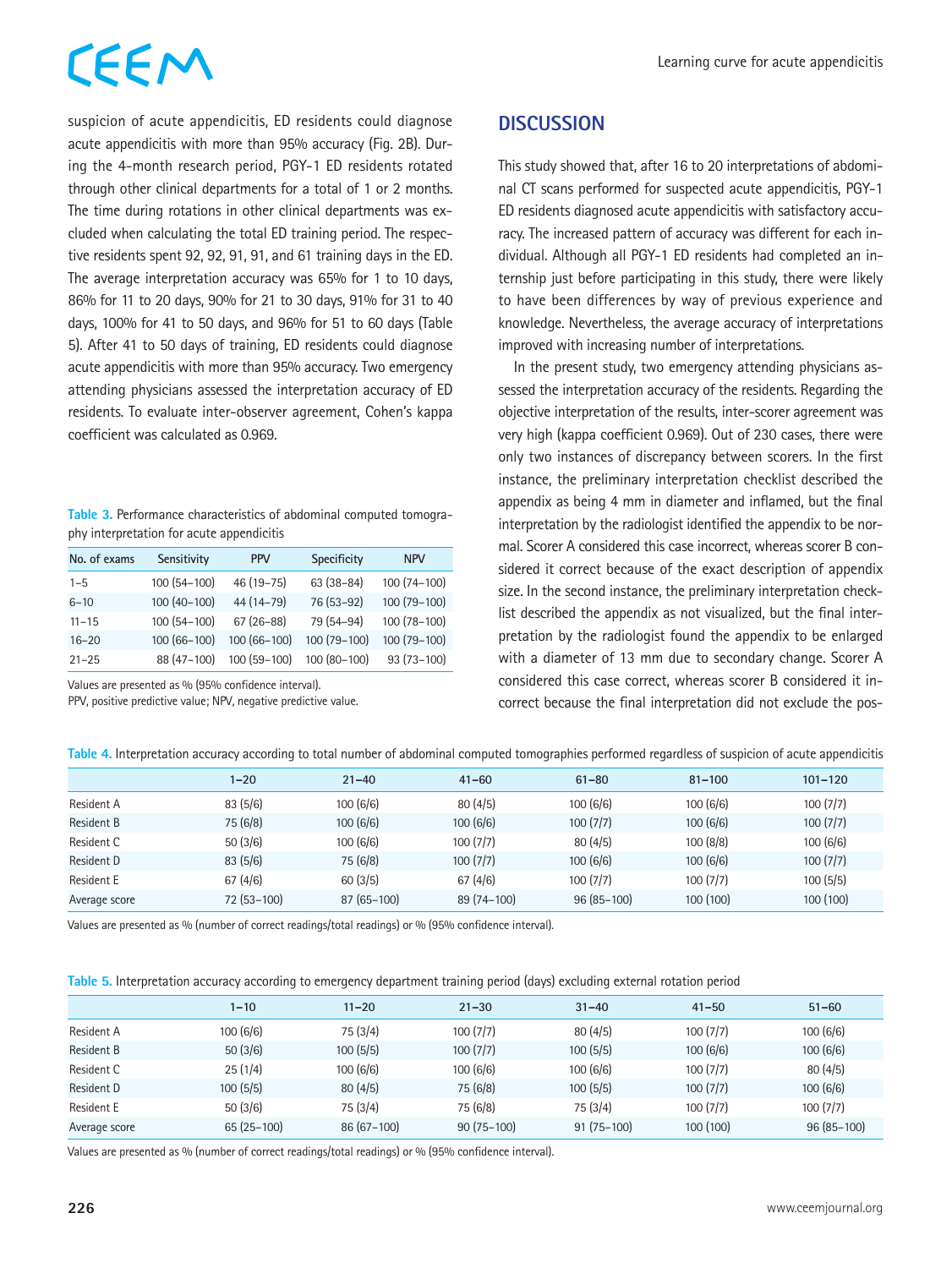sibility of acute appendicitis.

There were several discrepancies between the residents' interpretations and the radiologists.' For convenience, we classified those discrepancies as false positives and false negatives. The discrepancy was classified as a false positive if the radiologist identified no evidence of acute appendicitis even though the resident identified acute appendicitis. False positives were said to have occurred if: (1) the resident identified acute appendicitis because of an enlarged appendix (with a diameter of  $\geq$  7 mm), but the radiologist identified no appendicitis due to lack of inflammatory sign, or (2) the resident identified an acute appendicitis due to the presence of an appendicolith with a borderline diameter of 5 to 6 mm, but the radiologist identified it as a simple appendicolith and not an appendicitis. Some false positives were identified by different opinions or views about secondary inflammatory changes on the appendix between the radiologists and ED residents. By contrast, a false negative was said to have occurred if the radiologist identified an acute appendicitis, even though the resident had not identified it as being so. In most instances of false negatives, we assumed that the ED residents might have missed the diagnosis because of the atypical location of the appendix.

The Alvarado scoring system was developed to improve physician accuracy in diagnosing acute appendicitis, and is based on 8 clinical factors.14 This scoring system has been validated in several studies, yielding significant sensitivity and specificity. In this study, 156 (67.8%) patients were diagnosed with acute appendicitis based on CT scan interpretations, and the average Alvarado score was 6.1  $\pm$  2.8. The high score group ( $\geq$  8 points) was more likely to have acute appendicitis than the low-score group ( $\leq$  4 points) in the present study (91.1% vs. 42.3%).

Jo et al.<sup>8</sup> have reported that using pathological findings as the gold standard, the accuracy of a CT scan diagnosis is statistically higher than that of the Alvarado score and resident's clinical prediction. In particular, the positive predictive values for acute appendicitis determined by emergency and surgery department residents were not significantly different. It is reasonable to perform an abdominal CT scan before a surgical consultation. In our hospital, the emergency physicians usually evaluate an acute abdomen by using a CT scan as a primary tool before consulting a surgeon. The positive predictive value of a resident's prediction was 67.8%, while the predictive value of the Alvarado score higher than 8 was 91.1%.

A previous study has reported on the learning curve of resident physicians using ultrasonography for diagnosing obstructive uropathy.<sup>15</sup> The physicians training in emergency ultrasonography were shown to accurately diagnose obstructive uropathy after 30 exams. Another study assessed the learning curve for coronary CT

# CEEM angiography. According to that study, although increasing experi-

ence with coronary CT angiography improved the diagnostic performance of inexperienced physicians, acquiring expertise in coronary CT angiography was a slow process and required more than 1 year of practice.<sup>16</sup> The previous studies show that considerable experience is required to diagnoses specific diseases with a specific imaging modality. For abdominal CT scans, one of the most frequently used diagnostic modalities in the ED, there are few reports about the experience needed by emergency physicians for competent interpretation. We investigated the learning curve of abdominal CT scan interpretation for acute appendicitis among ED residents. These results will contribute to the creation of appropriate education protocols regarding abdominal images.

According to a recent study, low-dose CT was not inferior to conventional CT in diagnosing acute appendicitis.17 Low-dose CT scan images were interpreted by an attending radiologist with adequate experience in their interpretation. In our institution, lowdose CT scans are only performed among patients 15 to 44 years old if informed consent is obtained. In the current study, there were 35 low-dose CTs performed for suspected acute appendicitis out of a total of 230 CTs. Because low-dose CT scan images generally have lower resolutions than conventional CT, inexperienced physicians may have some difficulty in diagnosing acute appendicitis, which can affect the overall accuracy of CT scan interpretations.

Wechsler et al.<sup>18</sup> have reported that increased experience in CT interpretation reduces discrepancy rates between attending radiologists and radiology residents. Our study also showed that the learning curves of CT interpretation are proportionally increased according to a resident's experience. Novice residents, lacking experience or the prerequisite knowledge, may miss abnormal findings rather than interpret normal anatomic structures as abnormal. In other words, a resident's interpretation may have a relatively low sensitivity and a high specificity. However, in the present study, both sensitivity and negative predictive value were 100%, excluding the group within the 21 to 25 interval. The specificity and positive predictive value were both initially low (45% and 63%, respectively) and gradually increased, reaching 100% in the 16 to 20 interval. The overall sensitivity and specificity for the diagnosis of acute appendicitis were 97% (95% confidence interval, 94 to 100) and 83% (95% confidence interval, 80 to 87), respectively. Because novice residents might conclude their final interpretation on the basis of clinical history and physical examination, the sensitivity and negative predictive value are relatively high. In the management of patients with acute abdomen in the ED, it is more difficult to conclude that a patient is normal and can be discharged. This situation leads to a slowly increasing specificity and positive predictive value until they have confidence in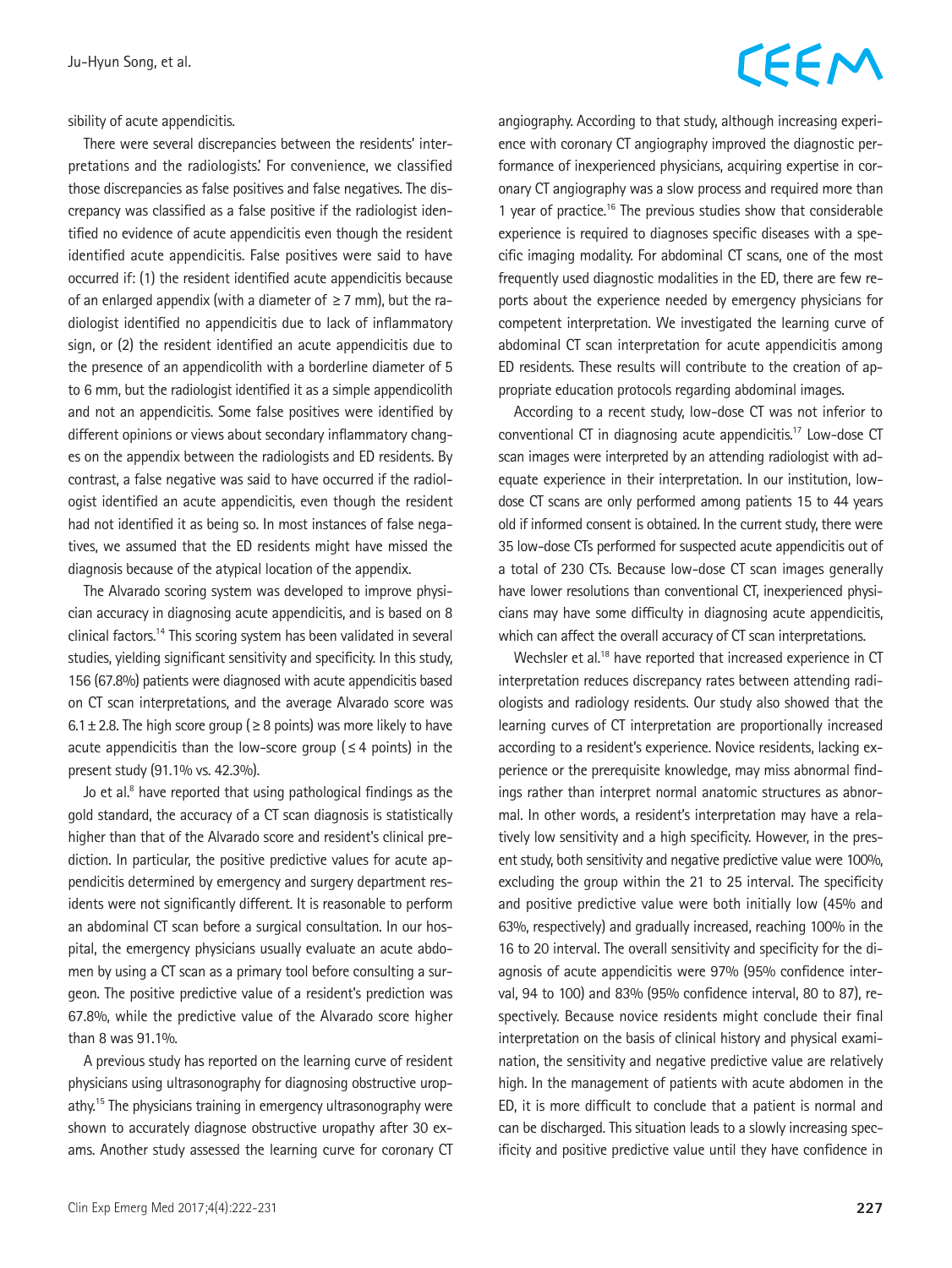## CEEM

their interpretation. Previous radiological studies have focused on using only image findings without clinical information such as present illness, physical exam, and laboratory results. However, the present study evaluated the interpretation capability for acute appendicitis depending on the clinical history. The results may have been influenced by the inclination of novice ED residents to overestimate the possibility of acute appendicitis in preliminary interpretations of abdominal CT scan images.

One limitation of this study is that the results were derived from a small sample size. There are 5 PGY-1 residents in the ED. In addition, there was no control group due to ethical reasons. The subjects in the present study were all residents training in the ED. During the study period, it was difficult to evaluate the effect of preliminary interpretation and bedside teaching on interpretation accuracy. Another limitation is the criteria for suspecting acute appendicitis, which might differ between clinicians. Nevertheless, our inclusion criteria targeted patients suspected to have acute appendicitis based on a clinical impression. Although we assumed that the residents were all novices at interpreting abdominal CT scan images, there might have been significant differences in experience and knowledge among residents.

In conclusion, after 16 to 20 preliminary abdominal CT interpretations performed for suspected acute appendicitis, PGY-1 ED residents accurately diagnosed acute appendicitis. After 61 to 80 abdominal CT interpretations, regardless of the suspicion of acute appendicitis, and after 41 to 50 days of training, ED residents could diagnose acute appendicitis with more than 95% accuracy. Assessing learning curves allows monitoring the trainee learning process. In the future, studies including larger populations would help to assess the CT interpretation learning curve for other diseases, as well as acute appendicitis. These studies will allow evaluation of the learning process and help to create concrete education protocols for radiologic images.

#### **CONFLICT OF INTEREST**

No potential conflict of interest relevant to this article was reported.

#### **ACKNOWLEDGMENT**

Jae-hyung Cha contributed to our work by advising about statistical analysis.

#### **REFERENCES**

1. Tsushima Y, Yamada S, Aoki J, Motojima T, Endo K. Effect of

contrast-enhanced computed tomography on diagnosis and management of acute abdomen in adults. Clin Radiol 2002; 57:507-13.

- 2. Rosen MP, Sands DZ, Longmaid HE 3rd, Reynolds KF, Wagner M, Raptopoulos V. Impact of abdominal CT on the management of patients presenting to the emergency department with acute abdominal pain. AJR Am J Roentgenol 2000;174:1391-6.
- 3. Priola AM, Priola SM, Volpicelli G, et al. Accuracy of 64-row multidetector CT in the diagnosis of surgically treated acute abdomen. Clin Imaging 2013;37:902-7.
- 4. Addiss DG, Shaffer N, Fowler BS, Tauxe RV. The epidemiology of appendicitis and appendectomy in the United States. Am J Epidemiol 1990;132:910-25.
- 5. Birnbaum BA, Jeffrey RB Jr. CT and sonographic evaluation of acute right lower quadrant abdominal pain. AJR Am J Roentgenol 1998;170:361-71.
- 6. Nelson DW, Causey MW, Porta CR, et al. Examining the relevance of the physician's clinical assessment and the reliance on computed tomography in diagnosing acute appendicitis. Am J Surg 2013;205:452-6.
- 7. Glauser J, Siff J, Emerman C. Emergency department experience with nonoral contrast computed tomography in the evaluation of patients for appendicitis. J Patient Saf 2014;10:154-8.
- 8. Jo YH, Kim K, Rhee JE, et al. The accuracy of emergency medicine and surgical residents in the diagnosis of acute appendicitis. Am J Emerg Med 2010;28:766-70.
- 9. Walls J, Hunter N, Brasher PM, Ho SG. The DePICTORS Study: discrepancies in preliminary interpretation of CT scans between on-call residents and staff. Emerg Radiol 2009;16:303-8.
- 10. Tieng N, Grinberg D, Li SF. Discrepancies in interpretation of ED body computed tomographic scans by radiology residents. Am J Emerg Med 2007;25:45-8.
- 11. Ruchman RB, Jaeger J, Wiggins EF 3rd, et al. Preliminary radiology resident interpretations versus final attending radiologist interpretations and the impact on patient care in a community hospital. AJR Am J Roentgenol 2007;189:523-6.
- 12. Kang MJ, Sim MS, Shin TG, et al. Evaluating the accuracy of emergency medicine resident interpretations of abdominal CTs in patients with non-traumatic abdominal pain. J Korean Med Sci 2012;27:1255-60.
- 13. Keijzers G, Sithirasenan V. The effect of a chest imaging lecture on emergency department doctors' ability to interpret chest CT images: a randomized study. Eur J Emerg Med 2012; 19:40-5.
- 14. Alvarado A. A practical score for the early diagnosis of acute appendicitis. Ann Emerg Med 1986;15:557-64.
- 15. Jang TB, Casey RJ, Dyne P, Kaji A. The learning curve of resi-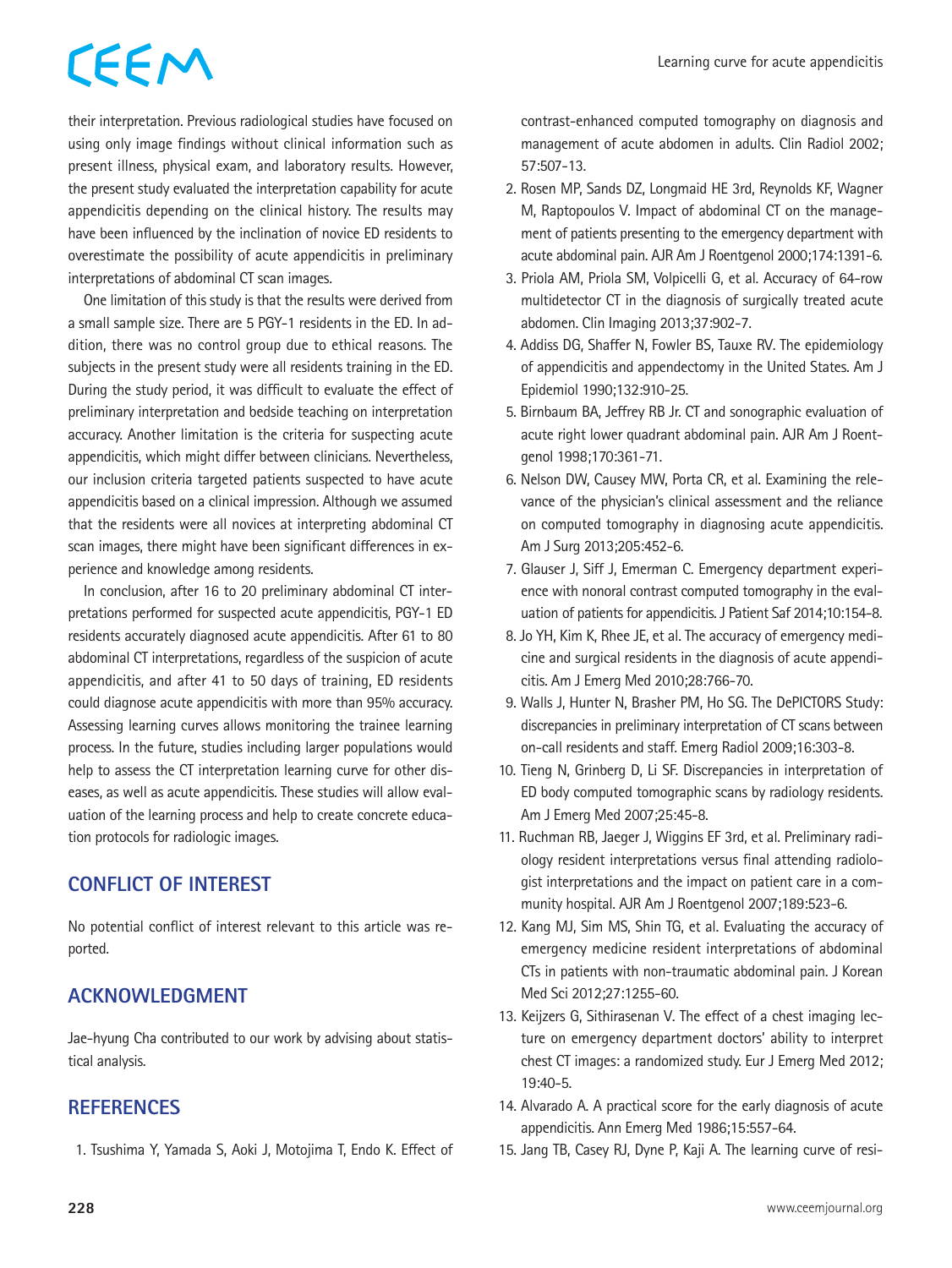

dent physicians using emergency ultrasonography for obstructive uropathy. Acad Emerg Med 2010;17:1024-7.

- 16. Pugliese F, Hunink MG, Gruszczynska K, et al. Learning curve for coronary CT angiography: what constitutes sufficient training? Radiology 2009;251:359-68.
- 17. Kim K, Kim YH, Kim SY, et al. Low-dose abdominal CT for eval-

uating suspected appendicitis. N Engl J Med 2012;366:1596- 605.

18. Wechsler RJ, Spettell CM, Kurtz AB, et al. Effects of training and experience in interpretation of emergency body CT scans. Radiology 1996;199:717-20.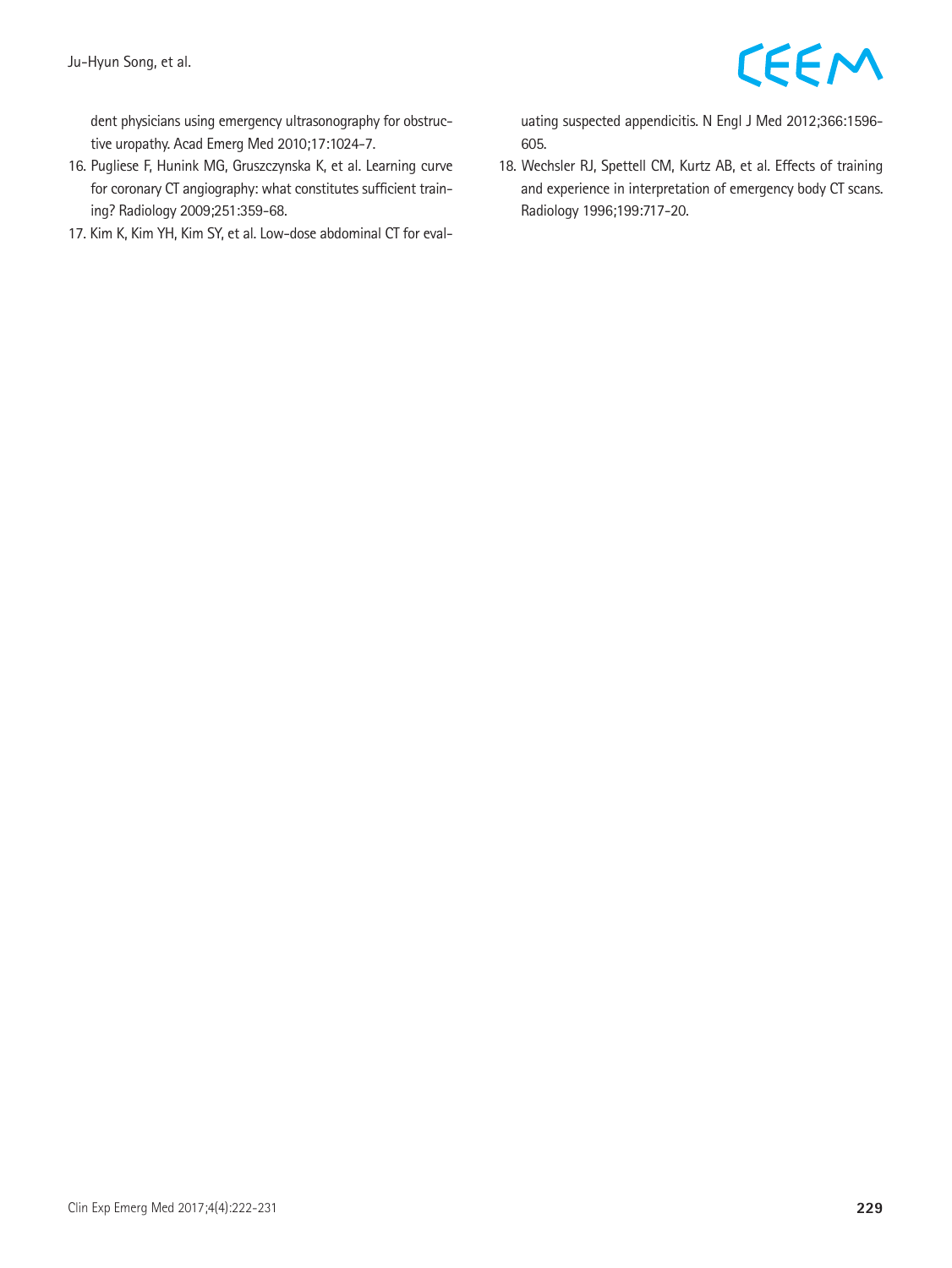

| Patient review -                                                                                                                                                                                                                                                                                                                                                                                                                                                                         |                                                                                                                                                                                                                                                                                                                                   |
|------------------------------------------------------------------------------------------------------------------------------------------------------------------------------------------------------------------------------------------------------------------------------------------------------------------------------------------------------------------------------------------------------------------------------------------------------------------------------------------|-----------------------------------------------------------------------------------------------------------------------------------------------------------------------------------------------------------------------------------------------------------------------------------------------------------------------------------|
| 1. Chief complaint:                                                                                                                                                                                                                                                                                                                                                                                                                                                                      | Identification number (not patient number)                                                                                                                                                                                                                                                                                        |
| 2. Physical related first impression and the reason for ordering CT:                                                                                                                                                                                                                                                                                                                                                                                                                     |                                                                                                                                                                                                                                                                                                                                   |
| Abdomen CT finding - mark V in □                                                                                                                                                                                                                                                                                                                                                                                                                                                         |                                                                                                                                                                                                                                                                                                                                   |
| 1. Liver<br>- Parenchyma<br>$\Box$ Cyst $\Box$ Mass $\Box$ Abscess $\Box$ Periparenchymal enhancement color change<br>(□ Hepatitis □ Fatty liver) surface (□ Regular □ Irregular)<br>- Hepatic duct<br>$\Box$ Dilatation $\Box$ Stone $\Box$ Pneumobiliary duct                                                                                                                                                                                                                          | 9. Uterus and adnexa<br>- Uterus<br>$\Box$ Mass $\Box$ Abscess<br>- Ovary and tubule<br>$\Box$ Abdomal cyst $\Box$ Mass $\Box$ Abscess<br>- $\Box$ Perifluid collection $\Box$ Infiltration                                                                                                                                       |
| 2. Biliary tract<br>- GB sac<br>$\Box$ Mass $\Box$ Stone $\Box$ Polyp<br>- GB wall<br>$\Box$ Thickening $\Box$ Enhancement $\Box$ Peri wall infiltration<br>- Common bile duct<br>$\Box$ Duct dilatation $\Box$ Stone $\Box$ Mass $\Box$ Duct enhancement                                                                                                                                                                                                                                | 10. Other<br>Peritoneum, mesentery and abdominal wall<br>- $\Box$ Mass $\Box$ Peritoneum thickening<br>$ \Box$ Mesentery or fat infiltration<br>- $\Box$ LN enlargement : site (<br>$ \Box$ Fluid collection $\Box$ Air                                                                                                           |
| 3. Pancreas<br>- □ Cyst □ Mass □ Abscess<br>- <sup>O</sup> Peri Pancreatic infiltration <sup>O</sup> Fluid collection<br>$ \Box$ Pancreatic duct dilatation                                                                                                                                                                                                                                                                                                                              | Prostate<br>$- \Box$ Mass $\Box$ Abscess $\Box$ Enlargement<br>Adrenal gland<br>- □ Cyst □ Mass                                                                                                                                                                                                                                   |
| 4. Kidney, Ureter and Bladder<br>- Kidney size ( $\Box$ Normal $\Box$ Abnormal)<br>- Renal<br>$\Box$ Cyst $\Box$ Mass $\Box$ Stone $\Box$ Abscess $\Box$ Wedge multiple patch (APN)<br>$\Box$ Peri wall infiltration $\Box$ Fluid collection<br>- Hydronephrosis ( $\Box$ renal calyces $\Box$ Renal pelvis)<br>- Ureter<br>$\Box$ Mass $\Box$ Stone $\Box$ Wall thickening $\Box$ Enhancement $\Box$ Hydro ureter<br>- Bladder<br>$\Box$ Mass $\Box$ Wall thickening $\Box$ Enhancement | 11. Vessel check list<br>□ Aorta □ IVC □ Femoral artery □ Femoral vein □ SMA □ IMA<br>$\Box$ Renal artery $\Box$ Renal vein $\Box$ Splenic artery $\Box$ Splenic vein<br>$\Box$ Celiac trunk $\Box$ Portal vein<br>- □ Aneurysm □ Thrombus □ Dissection<br>Any other description<br>$\mathord{\hspace{1pt}\text{--}\hspace{1pt}}$ |
| 5. Spleen<br>- Size ( $\Box$ Normal $\Box$ Abnormal)<br>$\Box$ Infarction                                                                                                                                                                                                                                                                                                                                                                                                                | Impression in ED (after CT reading):                                                                                                                                                                                                                                                                                              |
| 6. Stomach<br>- $\Box$ Mass $\Box$ Wall thickening $\Box$ Perforation $\Box$ Diverticulum $\Box$ Herniation<br>Duodenum<br>- $\Box$ Mass $\Box$ Wall thickening $\Box$ Perforation                                                                                                                                                                                                                                                                                                       |                                                                                                                                                                                                                                                                                                                                   |
| 7. Small intestine<br>- $\Box$ Mass $\Box$ Wall thickening $\Box$ Perforation $\Box$ Bowel dilatation<br>$- \Box$ Bowel wall enhancement $\Box$ Ischemia<br>Large intestine<br>- $\Box$ Mass $\Box$ Wall thickening $\Box$ Perforation $\Box$ Bowel dilatation<br>- $\Box$ Bowel wall enhancement $\Box$ Ischemia $\Box$ Diverticulum<br>- $\Box$ Internal hernia $\Box$ Inguinal hermia<br>- □ Obstruction                                                                              | $\Box$ R <sub>2</sub><br>$\Box$ R1<br>$\Box$ R3<br>$\Box$ R4                                                                                                                                                                                                                                                                      |
| 8. Appendix<br>- <sup>D</sup> Dilatation (size<br>mm)<br>- $\Box$ Not identified<br>- $\Box$ Wall enhancement $\Box$ Wall thickening $\Box$ Appendicolith                                                                                                                                                                                                                                                                                                                                |                                                                                                                                                                                                                                                                                                                                   |

ED, emergency department; CT, computed tomography; GB, gallbladder; LN, lymph node; IVC, inferior vena cava; SMA, superior mesenteric artery; IMA, inferior mesenteric artery.